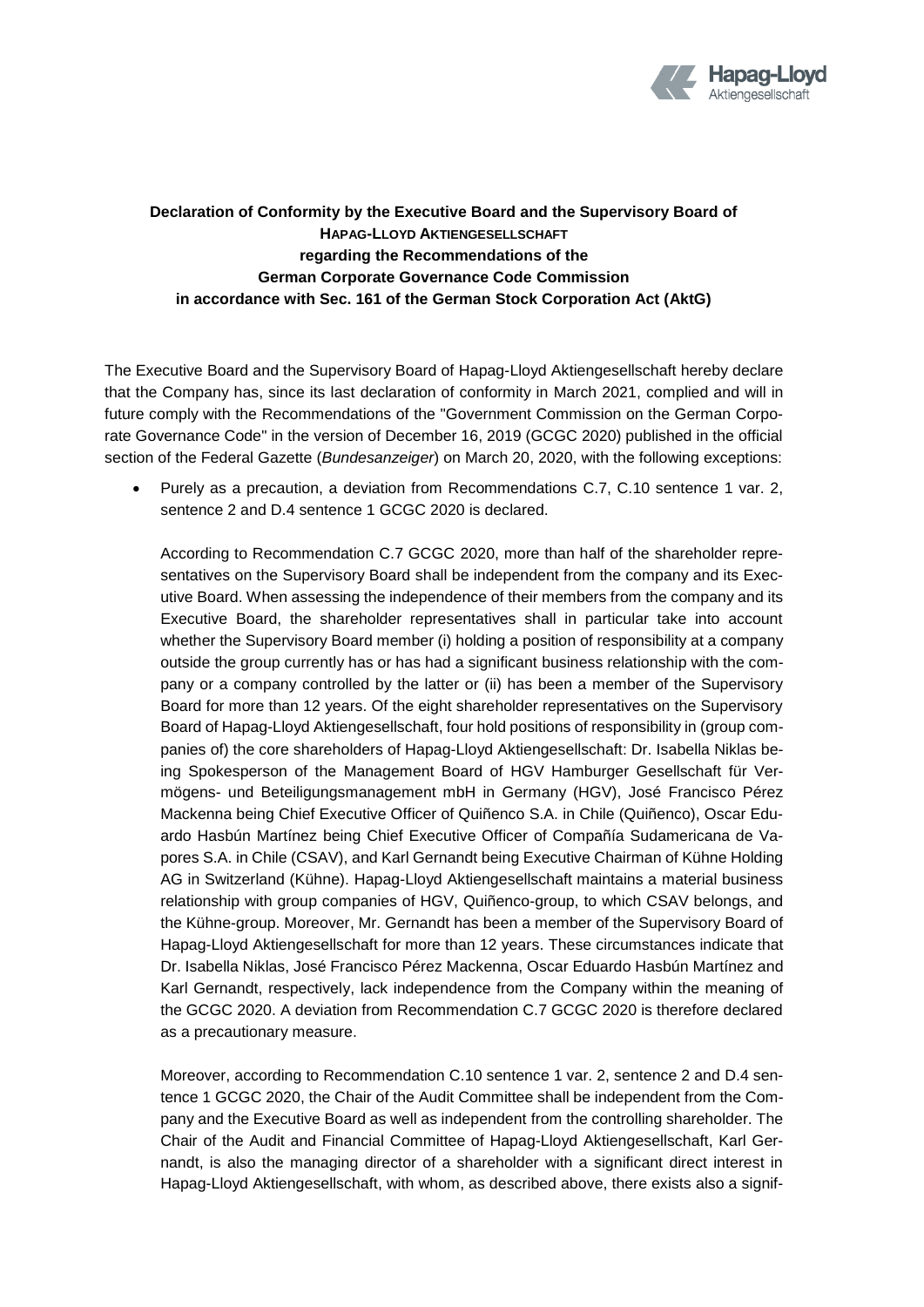

icant business relationship. Against the background of the unclear prerequisites of the concept of independence from a controlling shareholder and the indicators of a lack of independence from the Company fulfilled in the present case, a deviation from Recommendation C.10 sentence 1 var. 2, sentence 2 and D.4 sentence 1 GCGC 2020 is declared as a precautionary measure as well. The Supervisory Board is convinced that the exercise of the office of Chair of the Audit and Financial Committee by Mr. Gernandt is in the interest of the Company and all its shareholders, as Mr. Gernandt is perfectly suited to chair the Audit and Financial Committee. In addition, it is to be assumed that other candidates for the Chair of the Audit and Financial Committee may lack the required independence within the meaning of Recommendation C.10 sentence 1 var. 2, sentence 2 and D.4 sentence 1 GCGC 2020 for similar reasons.

Besides, there are no doubts as to the independent exercise of their offices by the four aforementioned members of the Supervisory Board.

 Recommendation G.10 GCGC 2020 is not complied with. According to this Recommendation, the variable remuneration granted to the members of the Executive Board shall be predominantly invested in Company shares by the respective Executive Board member. Granted long-term variable remuneration components shall be accessible to Executive Board members only after a period of four years. Due to the low level of free float, the remuneration system of the Company's Executive Board does neither provide for any sharebased remuneration nor for any multi-year holding obligation.

Furthermore, on March 9, 2022 the Supervisory Board passed changes to the remuneration system for the Executive Board resolved on March 17, 2021 by the Supervisory Board. In principle, existing contracts for Executive Board members are to be adjusted so that the remuneration is based retrospectively as of January 1, 2022 on the changed remuneration system for the Executive Board. For the period from the last declaration of conformity in March 2021 to March 9, 2022 or the retrospective implementation of the new remuneration system, Hapag-Lloyd Aktiengesellschaft did not comply with the following recommendations of the GCGC 2020:

 Recommendation G.1, bullet 3 GCGC 2020 was so far partly not complied with. According to this Recommendation, the financial and non-financial performance criteria relevant for the granting of variable remuneration components are to be defined.

The remuneration system for the members of the Executive Board of Hapag-Lloyd Aktiengesellschaft resolved on March 17, 2021 by the Supervisory Board, which applied to new contracts to be concluded or contract extensions until December 31, 2021, did not provide for any already applicable or specific non-financial performance criteria; an individual performance criterion for short-term variable remuneration was not specified. In the former opinion of the Supervisory Board, it was not in the interest of the Company to provide for specific non-financial performance criteria in the remuneration system, as this would have restricted the Supervisory Board's scope for action in response to Company-specific developments not insignificantly. An individual performance criterion had not been included with regard to short-term variable remuneration, as it was the former opinion of the Supervisory Board the assessment of this remuneration component on the basis of EBIT was in the interest of the Company. At that time, however, the Supervisory Board intended to include non-financial performance criteria in the remuneration system. This was already laid down in the principles